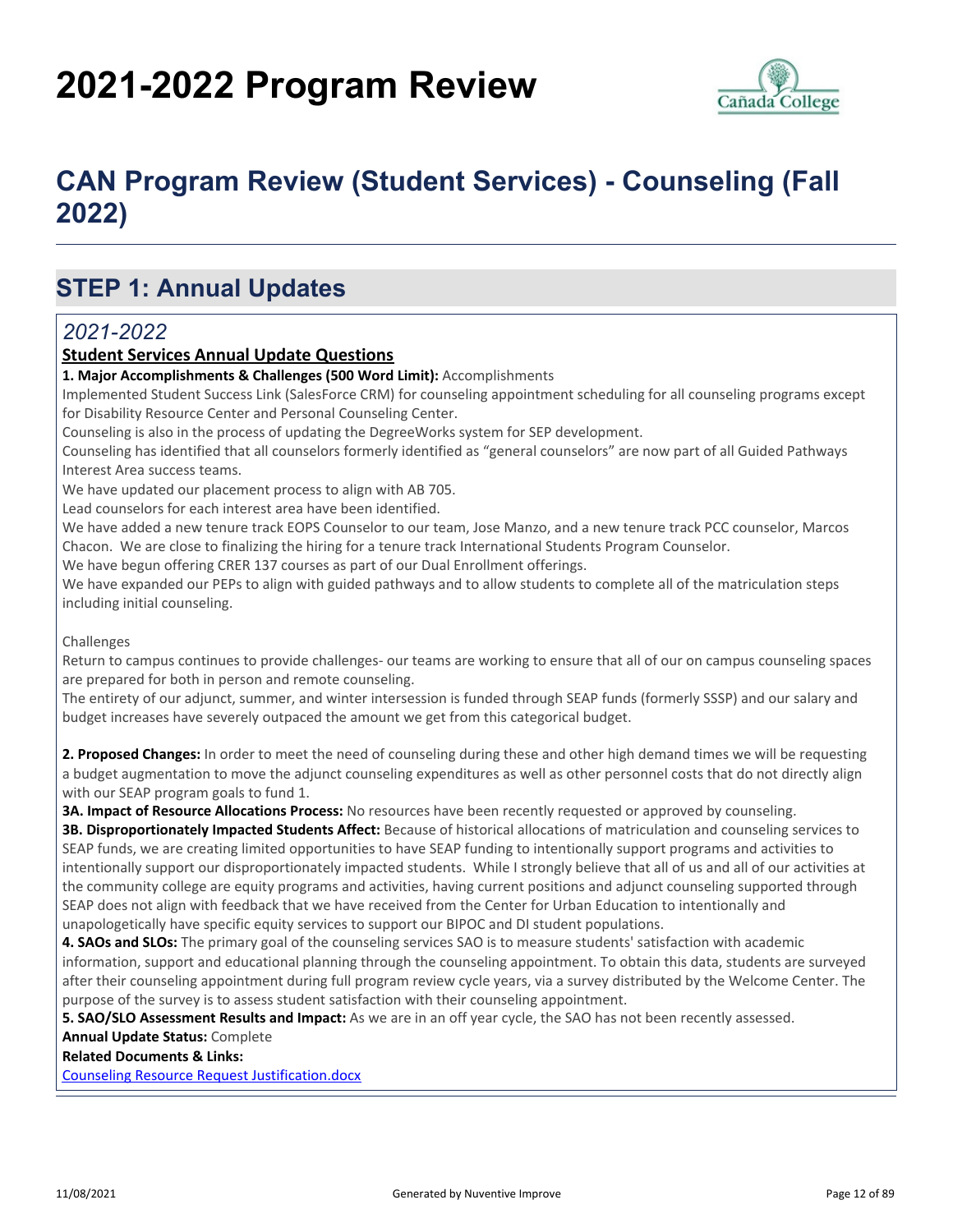## **CAN Program Review (Student Services) - Counseling (Fall 2022)**

### **Goal Description: Augment the counseling budget to allow for sustainable funding for adjunct, summer, and winter intersession counseling.**

The hope is to move the adjunct counseling budget and some positions out of the SEAP budget to an augmented fund 1 budget in counseling.

**Relevant Program Review Cycle:** 2021-2022 **Estimated Start Date:** 11/05/2021 **Estimated Completion Date:** 06/30/2022 **Goal Status:** 1 - New (PR)

**Who's Responsible for this Goal?:** Dean of Counseling, Vice President of Student Services, Vice President of Administration, College Business Officer

**Please select the college goals with which your program goal aligns.:** Student Completion/Success - Provide educational and student services programs that highlight inclusivity, diversity, and equity in their mission to help students meet their unique educational goals and minimize logistical and financial barriers to success., Community Connections - Build and strengthen collaborative relationships and partnerships that support the needs of, reflect, and enrich our diverse and vibrant local community., Organizational Development - Focus institutional resources on the structures, processes, and practices that invest in a diverse student population and prioritize and promote equitable, inclusive, and transformative learning.

Please select the college strategic initiatives with which your program goal aligns.: Develop Clear Pathways, Improve Student Completion, Implement Promise Scholars Program, Expand Cohort Bridge Programs, K-12 & Adult School Partnerships, Connect Students with Internships and Mentorships, Create an Alumni Network, Build Relationships with Employers, Enhance Marketing, Hold On-Campus Events, Partner with 4-Year Colleges and Universities, Implement Guided Pathways, Implement Professional Learning Plan, Implement Guided Pathways, Create Process for Innovation, Promote a Climate of Inclusivity, Institutionalize Effective Structures to Reduce Obligation Gaps, Update Facilities Master Plan

### *Resource Requests*

Request to move salary and benefits for employees identified in SEAP to fund 1. - Dean Reed and Dean Hartman have identified positions that are funded all or in part through SEAP but do not directly support BIPOC or DI populations identified in our SEAP plan. All of these positions are important to the operations of our college and contribute to the overall functioning of college operations. However, they do not specifically and intentional support specific student populations that would align with our SEAP program goals. For those reasons we would like to request that these positions be moved out of SEAP and be funded through fund 1. We recognize that because of the size of this request we may not be able to move all of these positions out of SEAP, but would hope to keep this as an ongoing request and move more and more of these positions out of SEAP over time.

**Status:** New Request - Active

**Type of Resource:** Budget Augmentation

**Cost:** 754615

**One-Time or Recurring Cost?:** Recurring Cost

**Critical Question: How does this resource request support closing the equity gap?:** Because of historical allocations of matriculation and counseling services to SEAP funds, we are creating limited opportunities to have SEAP funding to intentionally support programs and activities to intentionally support our disproportionately impacted students. While I strongly believe that all of us and all of our activities at the community college are equity programs and activities, having current positions and adjunct counseling supported through SEAP does not align with feedback that we have received from the Center for Urban Education to intentionally and unapologetically have specific equity services to support our BIPOC and DI student populations.

**Critical Question: How does this resource request support Latinx and AANAPISI students?:** Because of historical allocations of matriculation and counseling services to SEAP funds, we are creating limited opportunities to have SEAP funding to intentionally support programs and activities to intentionally support our disproportionately impacted students. While I strongly believe that all of us and all of our activities at the community college are equity programs and activities, having current positions and adjunct